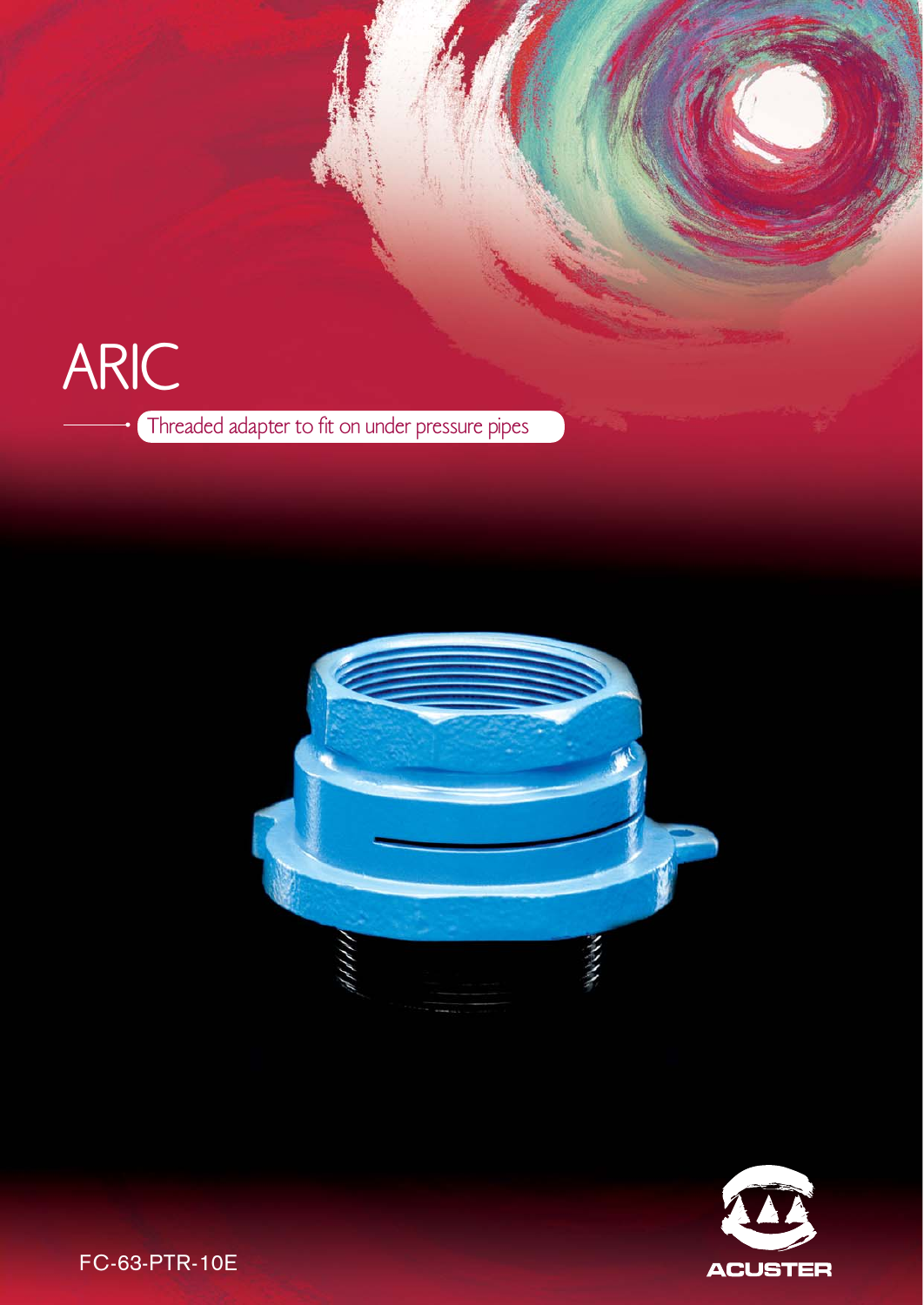

# **INFORMATION**

#### > Specifications

This part can be used under pressure pipelines on any threaded fitting to be installed on the pipeline without the need for inserting cut-off valves thanks to its spatula flow stopoff system.

Its main features are as follows:

> Double seal: one internal seal acting with the pressure of the water; and one external seal to provide additional safety once the work has been completed. The pressure tests exceed 24 bar.

> Dust protection system to maintain the work area in perfect condition.

> The work spatula is pivoted to close off the flow more easily and gently.

> The entire system provides a possibility of working without valves and, if necessary, of repeating the work as often as necessary throughout the service life of the branch connection.

#### > Applications

**Range of application:** For any 1" and 2" threaded saddle or fitting.

Working pressures: The maximum working pressure is PN16 for all sizes.



#### **MATERIAL SPECIFICATIONS**

#### **-** Saddle:

Ductile cast iron. Coating: by cataphoresis, with a thickness of 15 μm, plus polyamide epoxy paint, with a minimum thickness of 100 μm, colour blue RAL 5012 (suitable for use with drinking water).

 $\blacktriangleright$  Stop bush: Ductile cast iron.

O-ring seal: EPDM, colour black (suitable for use with drinking water).

 $\blacktriangleright$  in the part.

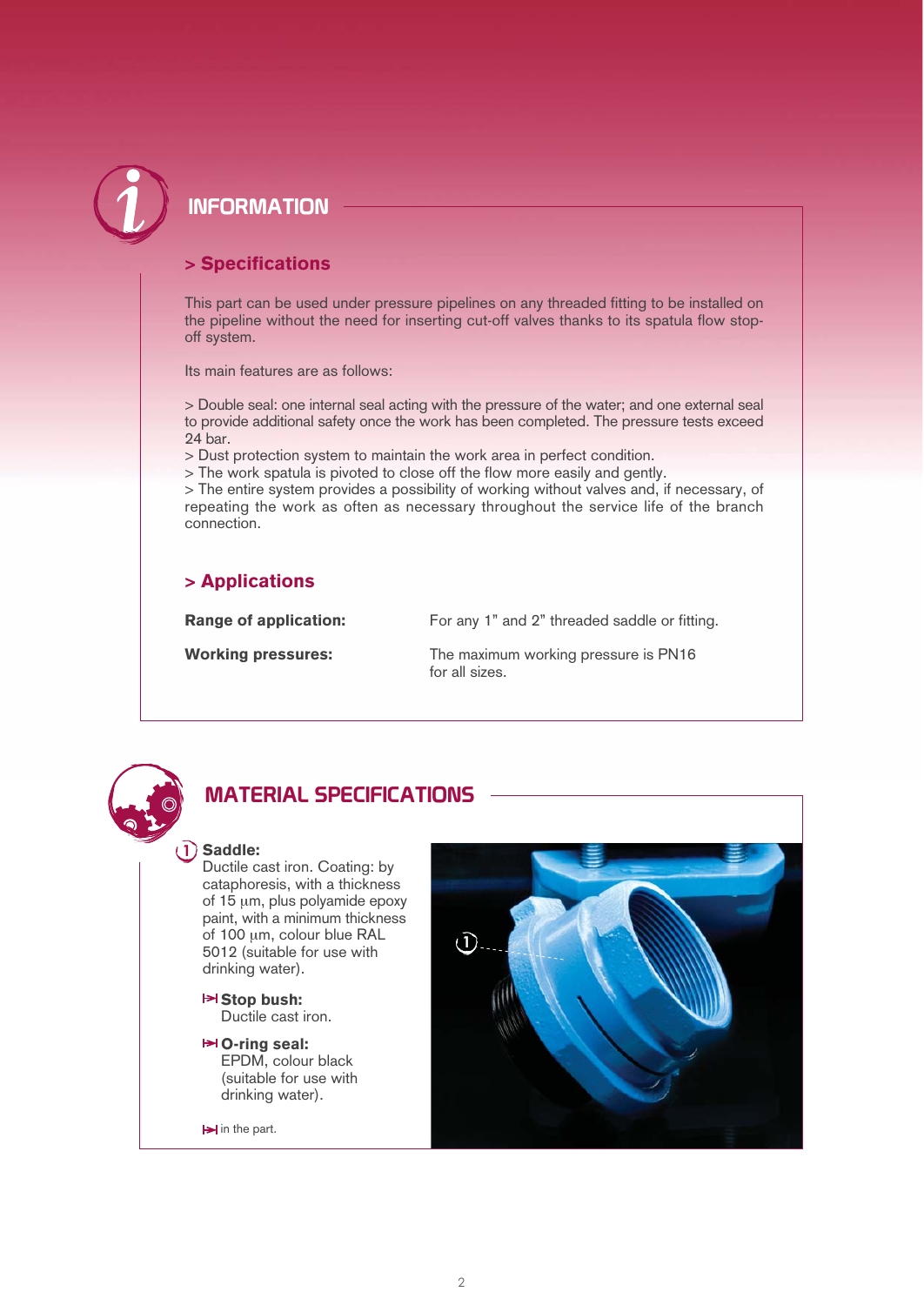

### **ASSEMBLY**

The ARIC threaded adapters enable the work to be carried out on under pressure pipes by means of the pivoted spatula on the saddle (to enable the stop-off) without the need for inserting cut-off elements.

There are two spatula sizes for each of the available saddle models (up to 1" and 2").

We recommend installation using our AcuDrill drilling machine. For the drilling procedure, please request our User Manual "MU-41-14E".

Once the drilling and stop-off process has been completed, the dust protector clamp must be slid downwards to protect the saddle groove for subsequent service operations. The dust protection clamp provides a double seal of up to 24 bar for double safety.







# **SUPPLY**

Available with two connection models:

- > Threaded adapter for 1".
- > Threaded adapter for 2".

And two service spatula models:

- > For 1" adapter.
- > For 2" adapter.



# **SPARES**

> Kit composed by the stainless steel clamp plus the seal gasket.